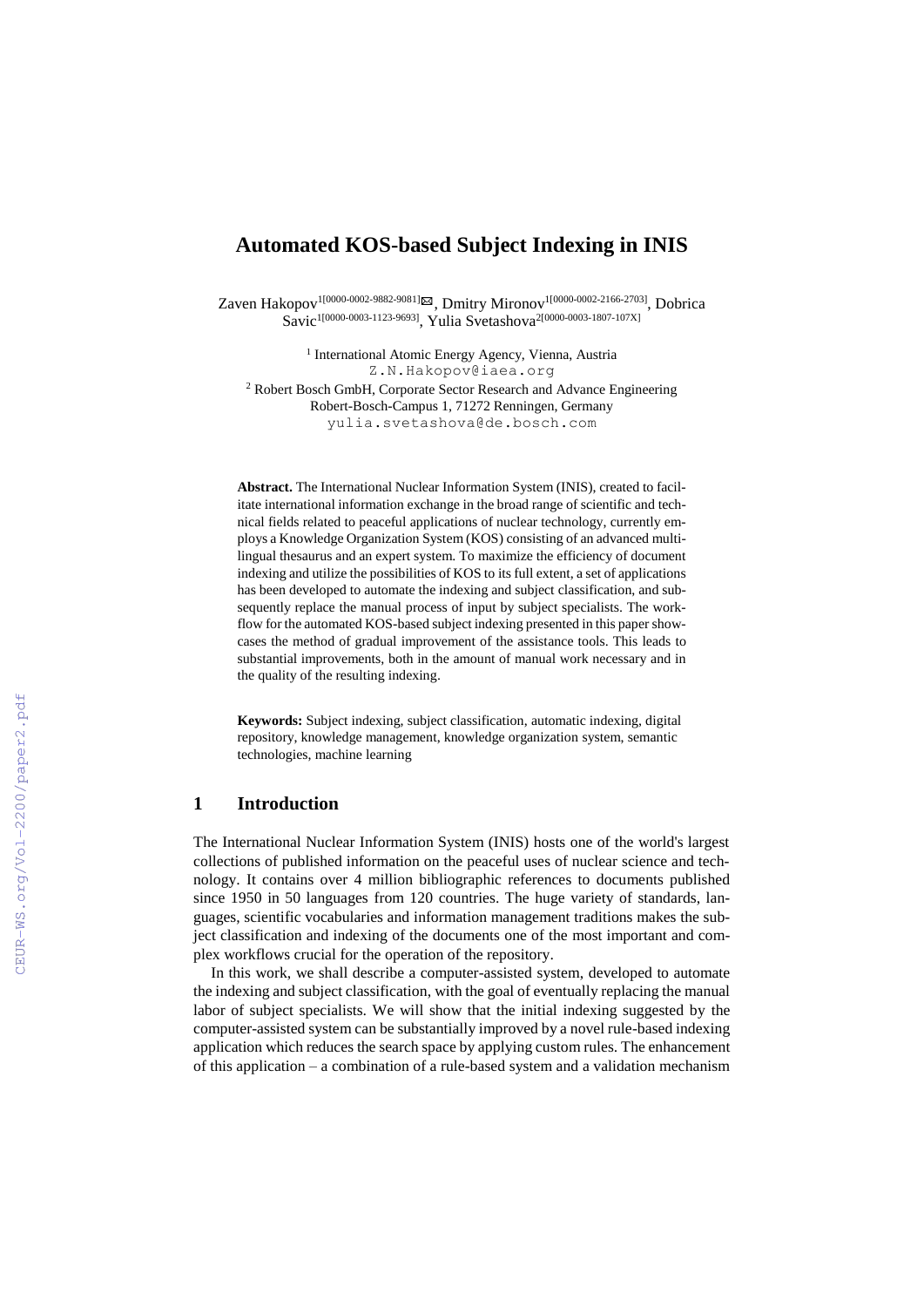based on machine learning techniques – can then be used to model the decision-making process, further improving the indexing results.

### **2 International Nuclear Information System**

INIS is freely available online and provides open access to its resources. It is operated by the International Atomic Energy Agency (IAEA) in collaboration with over 150 countries and international organizations. INIS was established at the end of the 1960's and has undergone various developments and improvements, dictated not only by technical progress, but also by social and economic factors. However, the very core of its purpose has not only remained intact, but has evolved into a sustainable structure that operates successfully and continues to grow. INIS hosts bibliographic references of serial publications, articles, books, conference presentations, technical reports, patents, and non-copyrighted documentation. Figure 1 shows the document type distribution of INIS holdings.



**Fig. 1.** INIS document type distribution.

**Organization and classification.** With the growth of INIS, the challenges of standardizing content led to the development of detailed keywords (also referred to as descriptors) for precise classification of the literature. This system of indexing content using keywords in a controlled vocabulary was the basis of what later became the INIS Thesaurus. A substantial amount of effort has been put into further development and maintenance of the thesaurus, in collaboration with other institutions and countries. With time, translations have been provided and are regularly maintained, making it a unique multilingual multi-subject thesaurus in all areas of science and technology related to nuclear and available in Arabic, Chinese, English, French, German, Japanese, Russian and Spanish. The system has also evolved into a large-scale project which is updated on a regular basis with the input of numerous subject experts world-wide, and integrated with the INIS repository (Negeri and Vakula, 2015). Meanwhile, the INIS Thesaurus contains over 31,000 descriptors and 35,000 hidden terms.

This integration enables the use of INIS as a complex system for knowledge organization and dissemination. Because of its wide subject coverage and enormous amount of publications, it is used as the main source of knowledge retrieval in the field of nuclear technology.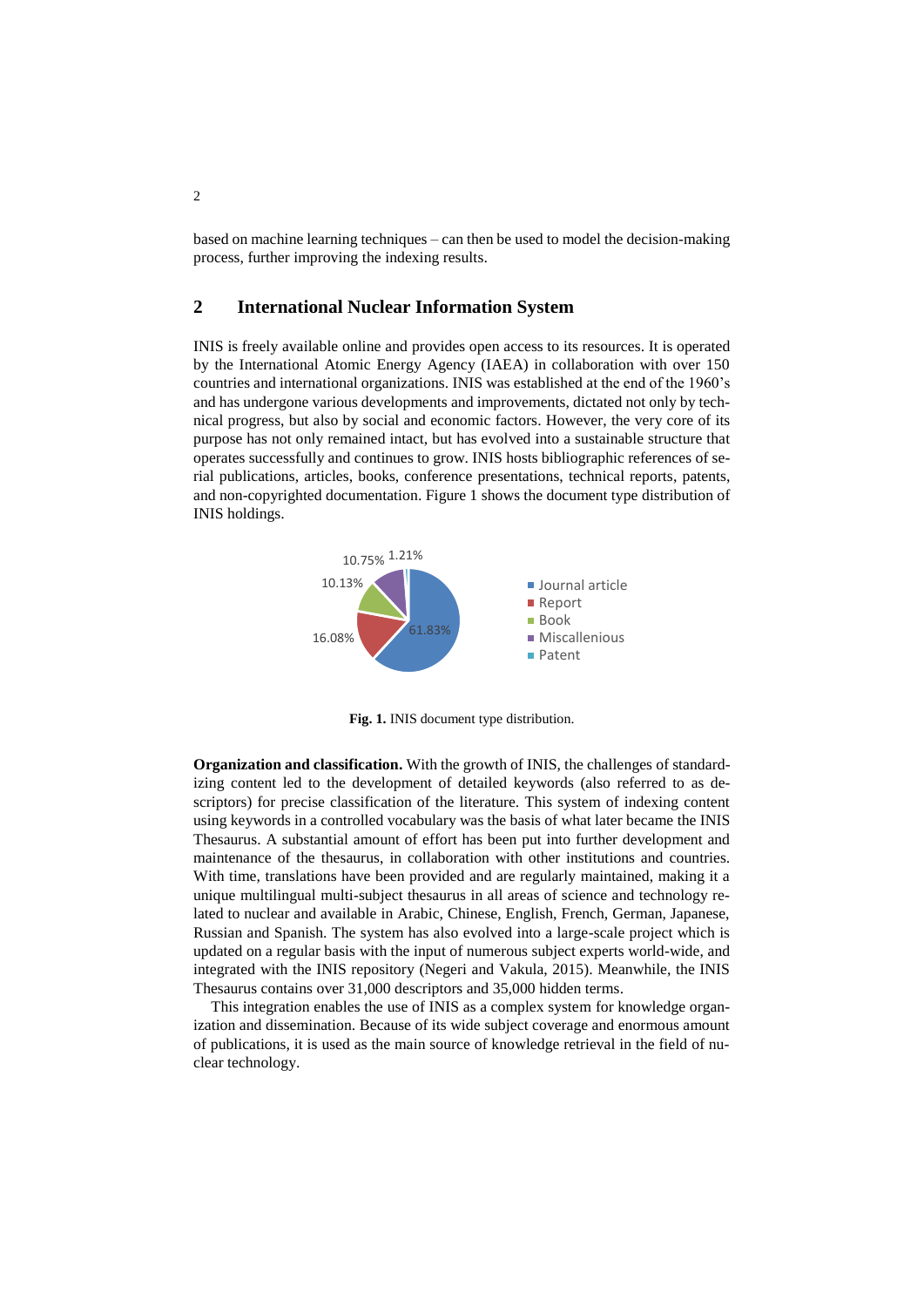# **3 Overview of INIS operations**

The INIS processing workflow consists of five main stages:



**Fig. 2.** Record processing workflow.

The majority of operations shown in Fig. 2 have been automated, with manual intervention required only to resolve input errors. Contrary to the other stages, the indexing stage involves manual intervention for every record.

**Acquisition.** Bibliographic records are ingested from various sources: input provided by Member States, electronic publishers (e.g., Elsevier, Springer, AIP, etc.), online repositories of open-access publications (PubMed, SCOAP3), and IAEA publications and materials.

**Indexing.** For each bibliographic record submitted to the INIS repository, both the bibliographical description and a set of descriptors to identify the subject content of the document need to be provided. Subject classification is one of the key enablers for the discoverability of documents.

**Validation.** The records are fed to the INIS Record Processing System (IRPS) and are validated against the set of checking rules. Detected errors are either fixed automatically or passed to the bibliographic specialist for manual correction.

**Preservation/Exposure.** Well-formed, indexed and validated bibliographic records are stored in the INIS repository and are made available online.

# **4 Subject classification and indexing**

The overall task of computer-assisted subject indexing in the context of INIS can be defined as associating bibliographic records with a set of descriptors from a controlled vocabulary – the INIS Thesaurus – where 1) each descriptor suggested by the assistance tools is further validated by a subject specialist and 2) the whole record is evaluated and additional descriptors (not present in the suggested set) are assigned manually by the subject specialist when necessary.

Bibliographic records might be preliminarily indexed using INIS or other classification schema, might contain author keywords or might have no classification information at all.

The classification process comprises three main components: the *computer-assisted*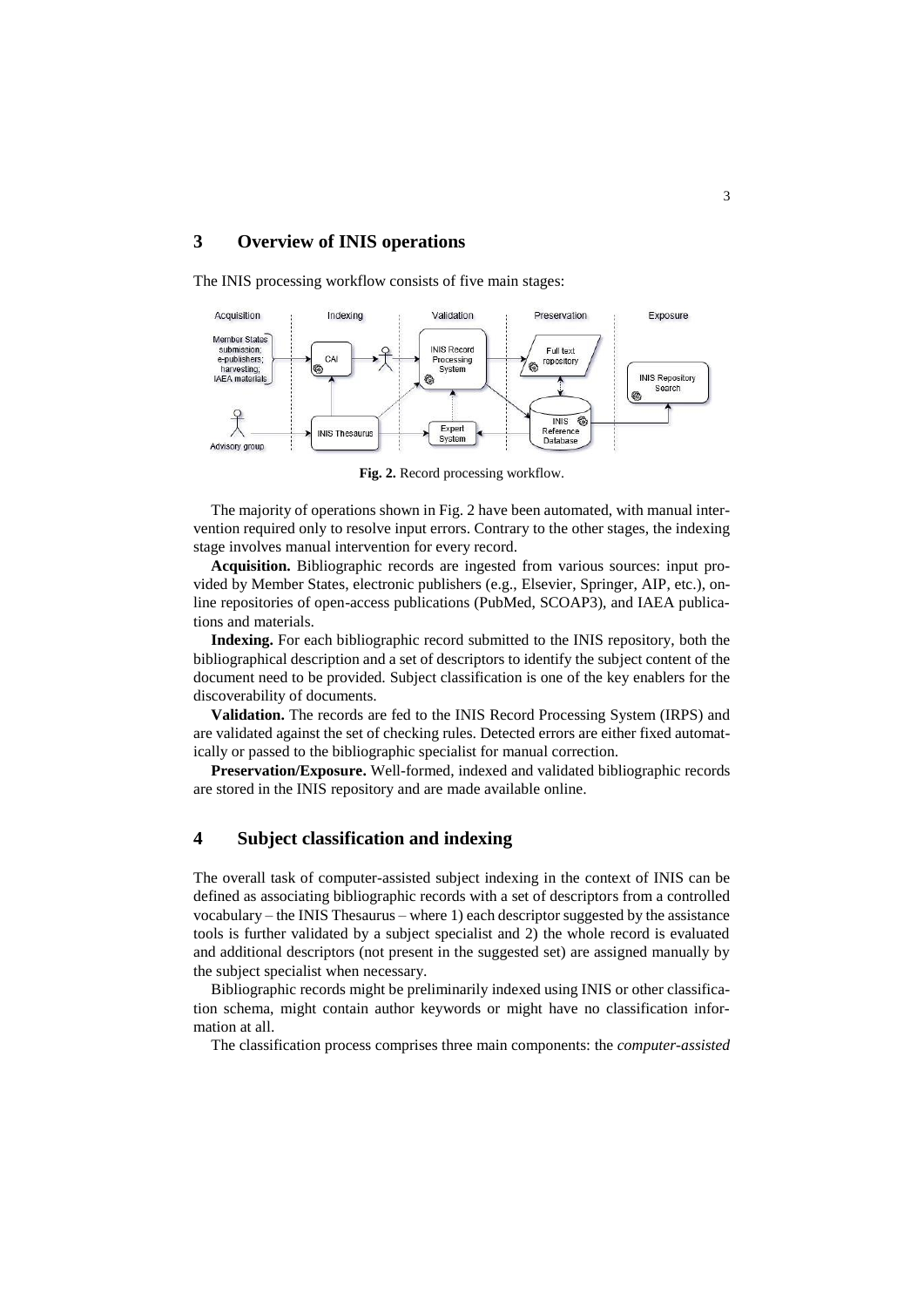*indexing system* which produces the initial set of suggested descriptors using the *multilingual thesaurus*, providing input for the subject specialist, and the *expert system* used for quality control.

### **4.1 INIS Thesaurus**

The INIS Thesaurus serves as the Knowledge Organization System (KOS) for INIS (Hakopov, 2016) and contains the controlled terminology for indexing all information within the subject scope of INIS.

It covers all aspects of IAEA activities in the area of peaceful uses of nuclear science and technology and is a dynamic document that is continuously updated to reflect developments in this area through an international collaborative effort by a team of experts.

The structure of the INIS Thesaurus is the result of a systematic study performed by INIS with the assistance of an international advisory group. Their goal is to choose and include well defined and unambiguous descriptors based on their estimated effectiveness for retrieval purposes, and their significance in the content to be indexed.

The semantic relationships between individual descriptors in the INIS Thesaurus are of three types: preferential (indicates a preferred synonym, spelling variation or proper terminology name in cases of semantic ambiguity, expands abbreviations, reflects current terminology and eliminates jargon), hierarchical (broader and narrower terms) and associative (identifies descriptors that are related in meaning or concept, near synonyms, descriptors bearing a part-whole relationship to each other, etc.). The descriptor is placed in its correct semantic context by its word-block which, in turn, represents a set of relevant broader, narrower and related terms.

To support the identification of descriptors in the free text, the *hidden terms* have been introduced as an extension of the thesaurus. *Hidden terms* (Table 1) are character patterns representing the different appearances of a concept in the free text, which is indexed by one or more descriptors (Nevyjel, 2006).

| Hidden term             | Valid descriptor               |  |  |  |  |
|-------------------------|--------------------------------|--|--|--|--|
| Absorption spectrometry |                                |  |  |  |  |
| Infrared spectroscopy   | <b>ABSORPTION SPECTROSCOPY</b> |  |  |  |  |
| <b>NEXAFS</b>           |                                |  |  |  |  |

**Table 1.** Example of hidden terms.

#### **4.2 INIS subject classification schema**

INIS utilizes a schema which contains 49 categories covering a vast range of topics from radiation safety to nuclear medicine, from nuclear fuel cycle and operation of nuclear power plants to environmental and applied life sciences.

The INIS subject categories are defined in the reference series document (IAEA, 2010), which also defines the INIS scope. Together, these are reviewed, modified or redefined from time to time to ensure consistency and comprehensiveness of coverage in relation to the IAEA's mission and to the Member States' areas of common interest.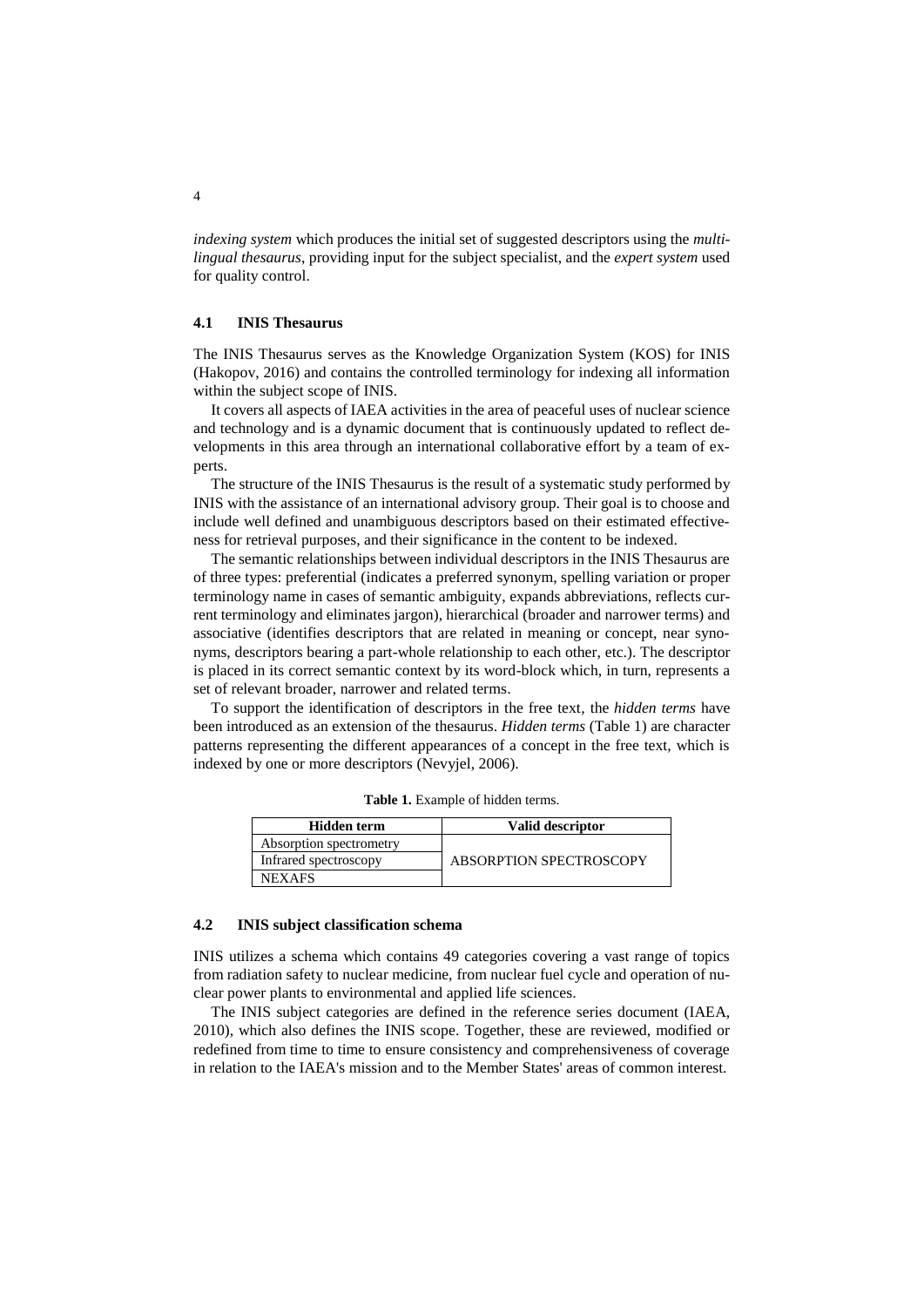#### **4.3 Computer-assisted indexing application**

The Computer-Assisted Indexing application (CAI) is a high-performance web-based service which has been designed to save subject analysis manpower, to improve subject indexing quality and to maintain consistency and accuracy.

CAI analyses the bibliographic record<sup>1</sup> and suggests descriptors based on the natural language processing techniques (morphological analysis, token frequency distributions, string-based matching using a controlled vocabulary, etc.) and INIS Thesaurus relations (broader, narrower, related, used for, etc.).

The main steps in identifying the suggested descriptors are the following:

- normalize and tokenize the input text;
- perform tokens normalization;
- extract concepts from the input and resolve it as per the thesaurus descriptors;
- for each descriptor, find its lowest position in the thesaurus tree and the corresponding word-block;
- form a list of unique suggested descriptors.

The bibliographic record with the suggested set of descriptors and detailed matching information is made available to the subject specialist to validate, modify and finalize subject analysis.

#### **4.4 Quality control**

The expert system used for quality control employs a knowledge base embracing category match values (CMV) – normalized frequency distribution of all the descriptors have been assigned to documents in a particular subject category in the most recent time period (Todeschini and Tolstenkov, 1990).

At the later stage of the record processing workflow, CMV for each document is calculated. A document's CMV is defined as the average of the normalized frequency values for the resulting set of descriptors used to index the document. It indicates whether the indexing result can be directly incorporated into the information system or if it requires further – mandatory – manual validation. If the CMV for a document is less than a predefined threshold value, the subject categorization for that document has a high probability of being in error.

The expert system leverages a large number of human decisions to effectively identify most of the documents wrongly categorized and/or poorly indexed.

### **5 Challenges**

 $\overline{a}$ 

The introduction of computer-assisted subject indexing significantly increased the per-

<sup>&</sup>lt;sup>1</sup> Only the bibliographic metadata have been used in this analysis, due to lower availability of full-text papers in the repository, but also for overall performance reasons.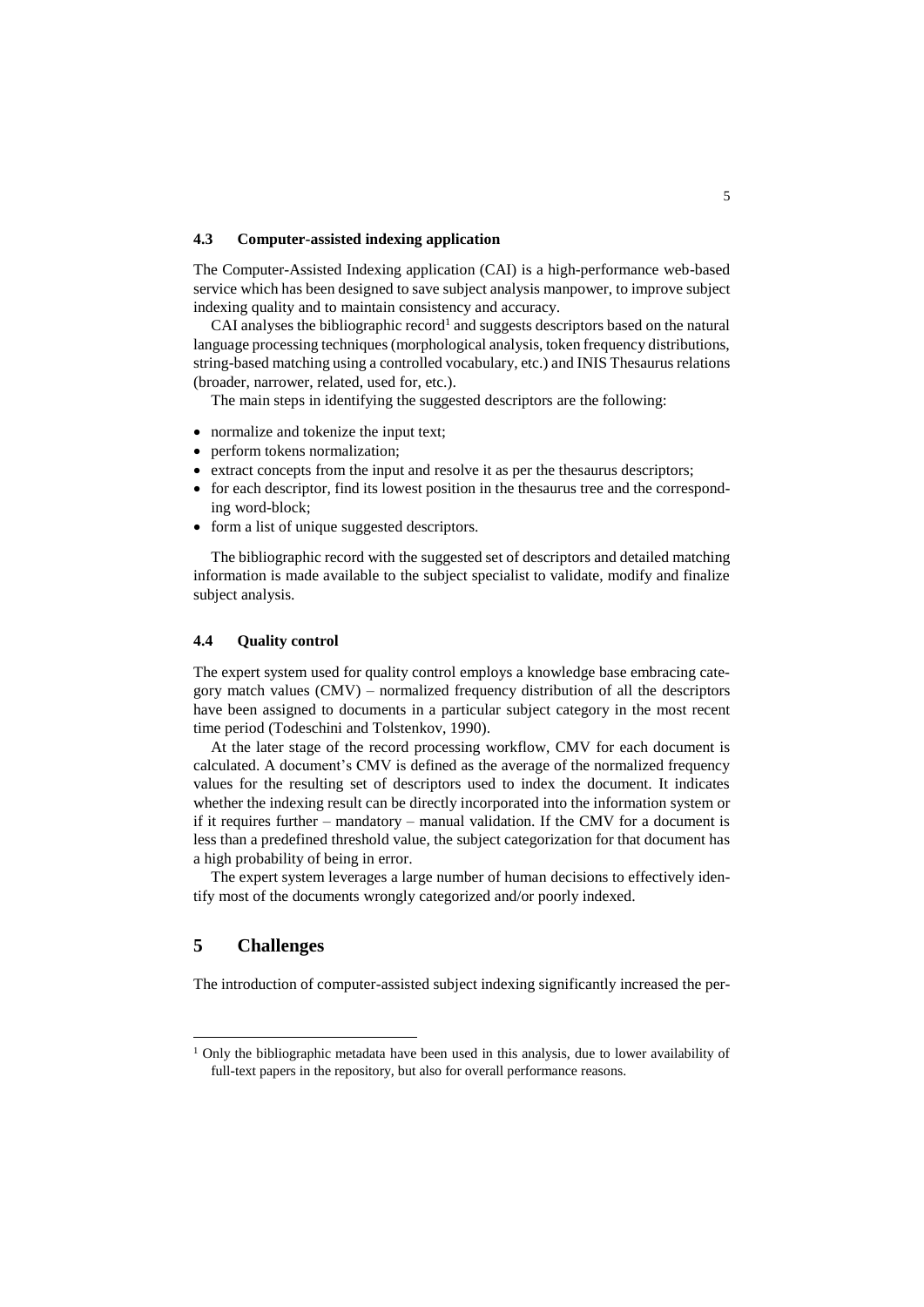formance of the classification process. Nevertheless, it remains the most human-resource intensive part of the INIS processing workflow and the main bottleneck preventing productivity increase due to the substantial amount of manual actions required.

Certain indexing challenges have originated because the CAI application doesn't consider the document's subject or perform the semantic interpretation of extracted tokens. It is also missing the mapping of extracted concepts with a classification schema. Thus, the resulting subject analysis often contains:

- too broad descriptors;
- misleading suggestions;
- descriptors derived from e.g., incorrectly interpreted chemical compounds or abbreviations.

This leads to an increase of subject specialist workload and a decrease of the overall quality of the classification. To overcome these limitations and substantially improve and automate the indexing process we developed a novel solution – a two-pass indexing process enhanced by a machine learning classifier, which will be described in the next sections.

### **6 Two-pass indexing, Tier 1**

In this schema CAI generates a set of initial, very broad set of suggested descriptors, which always undergoes substantial corrections by the subject specialists. We collected and generalized these corrections, as well as the feedback of the subject specialists on the indexing process. Based on that, we formulated indexing rules which automated recurrent modifications. This resulted in the development of Rule-Based Automated Indexing (RUBAI), an application that applies custom rules – adding, removing and replacing certain descriptors in the presence of specified conditions (Figure 3).



**Fig. 3.** Two-pass indexing process.

Currently, over 840 unique rules are used. Rules encode four main operations (Table 2) and are grouped into 17 specific categories.

In some rules, the execution condition is based on the presence or absence of a subject category and a suggested descriptor. Such rules were generated automatically by analyzing operations done in CAI. More complicated and efficient rules were derived from the subject specialists' experiences and the way they performed the indexing.

For example, while indexing the articles from the 'Nanotechnology' journal (INIS subject category S77: Nanoscience and Nanotechnology) CAI often suggests the descriptor *water*. However, water as a separate chemical substance is less relevant for this subject and too broad for chemical topics than water as a basis for the solution. In this

6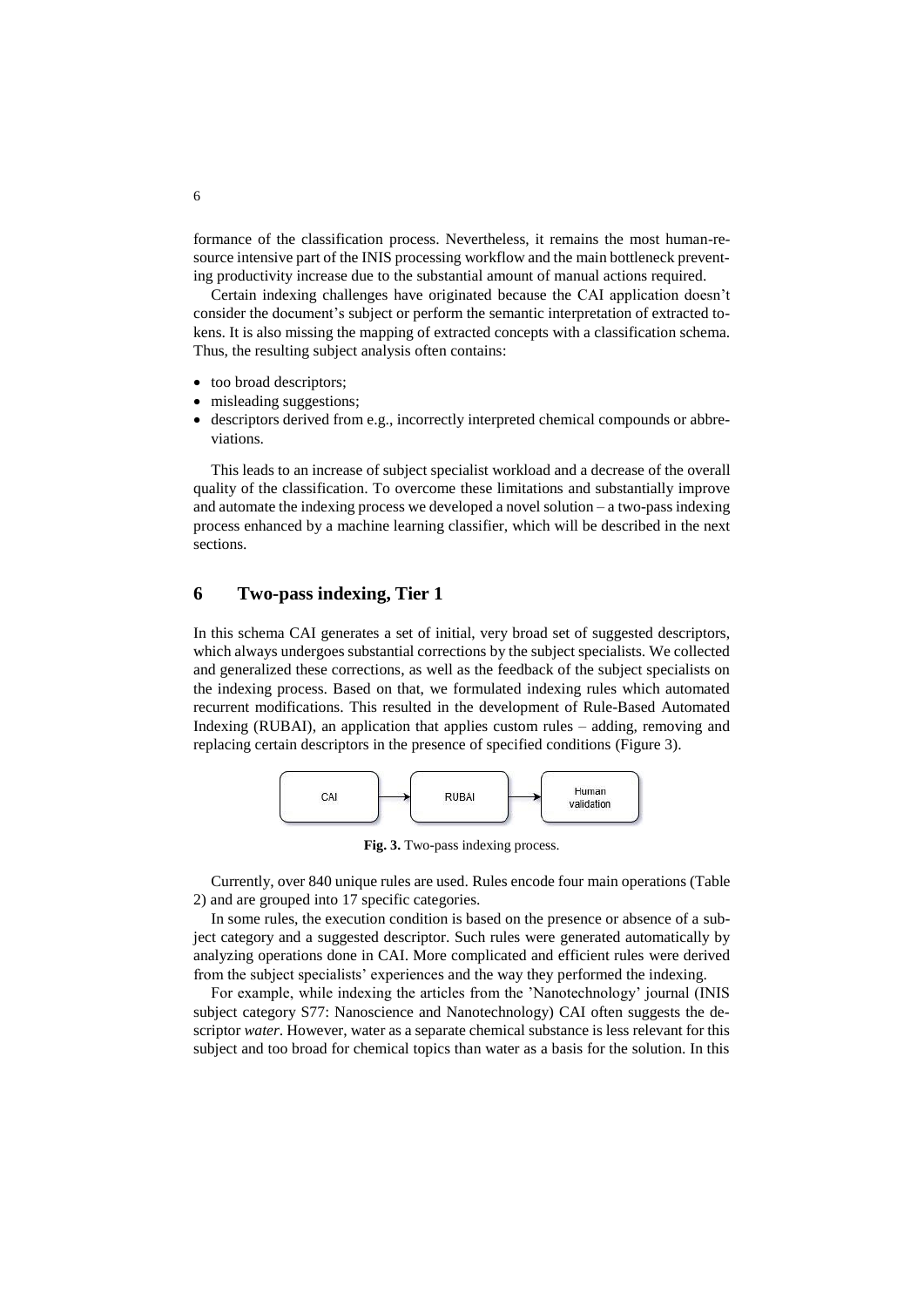case, the subject specialist will always prefer to add the descriptor *aqueous solutions* if the metadata contains the word *soluble* (Figure 4).

| <b>Operation</b> | <b>Description</b>      | <b>Example of rule categories</b>                    |
|------------------|-------------------------|------------------------------------------------------|
| <b>ADD</b>       | de-<br>Add<br>new<br>a  | Add descriptor A if descriptor B is suggested;       |
|                  | based<br>scriptor<br>on | Add descriptor A if word C is matched;               |
|                  | specified conditions    | Add descriptor A if any word from list L is matched. |
| <b>REPLACE</b>   | Replace a specified     | Replace descriptor A with descriptor B if descriptor |
|                  | descriptor(s)<br>with   | C is suggested;                                      |
|                  | one or more new de-     | Replace descriptor A with descriptor B if word C is  |
|                  | scriptor(s)             | matched.                                             |
| <b>REMOVE</b>    | Delete a suggested      | Remove descriptor A for category S always;           |
|                  | descriptor based on     | Remove descriptor A if descriptor B is suggested;    |
|                  | specified conditions    | Remove descriptor A if word C is matched.            |
| <b>KEEP</b>      | Keep suggested de-      |                                                      |
|                  | scriptor always         |                                                      |

**Table 2.** Operations encoded in the RUBAI indexing rules.

In addition to the record's abstract and title used by CAI, RUBAI includes the primary subject category and keywords assigned by the publication's author.



**Fig. 4.** Indexing rule.

After the normalization of bibliographic metadata, RUBAI does the following:

- evaluates the accuracy of the subject classification, adds secondary subject categories if possible;
- validates the subject analysis made by CAI using the expert system and subject classification;
- extracts entities geo names, abbreviations, chemical compounds and physical quantities – and maps it with the controlled vocabulary;
- normalizes and processes the keywords;
- for each descriptor, calculates relative weight, CMV, and the number of occurrences based on the descriptor's word-block;
- applies custom indexing rules;
- filters the set of descriptors based on CMV and other calculated properties, e.g., *remove 1-word descriptor with the number of occurrences below the threshold*, *re-*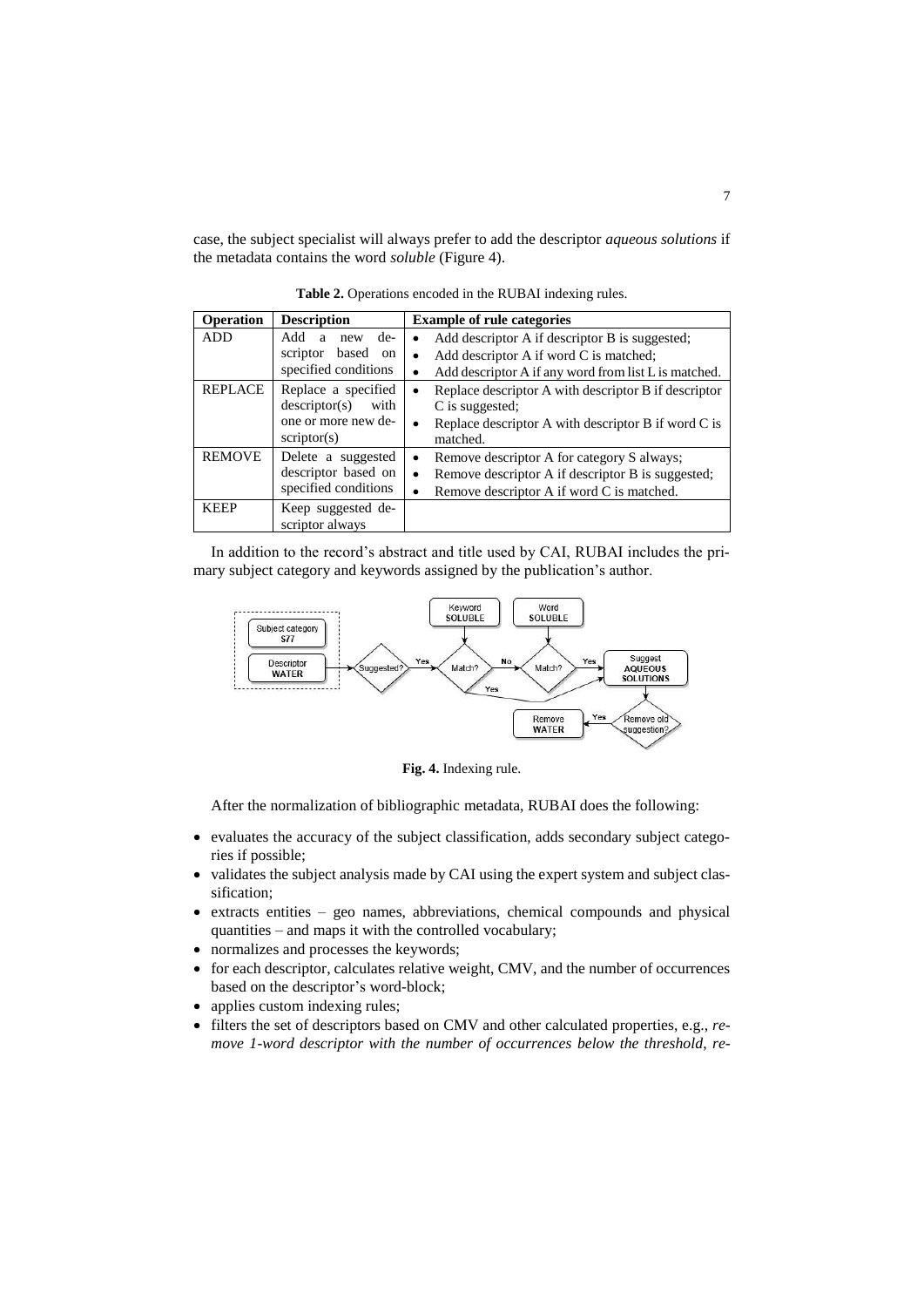*place narrower term with a broader term if the number of occurrences of every narrower term is low*.

By using indexing rules that are significantly stricter than the ones in CAI, taking into consideration subject classification, and applying custom rules derived from subject specialist experience, RUBAI delivers a more relevant set of descriptors.

|                | <b>Number</b><br>of<br>records | <b>Descriptors</b> |              |       |                         |              |                           |              |     | <b>Records</b> where<br>more than one descriptor were |     |                          |            | <b>Operations per record</b> |  |
|----------------|--------------------------------|--------------------|--------------|-------|-------------------------|--------------|---------------------------|--------------|-----|-------------------------------------------------------|-----|--------------------------|------------|------------------------------|--|
| ID             |                                | Total after        |              |       | added by human<br>after |              | removed by human<br>after | added after  |     | removed after                                         |     | performed by human after |            |                              |  |
|                |                                | CAI                | <b>RUBAI</b> | Human | <b>CAI</b>              | <b>RUBAI</b> | <b>CAI</b>                | <b>RUBAI</b> | CAI | <b>RUBAI</b>                                          | CAI | <b>RUBAI</b>             | <b>CAI</b> | <b>RUBAI</b>                 |  |
|                | 94                             | 2636               | 1154         | 1032  | 144                     |              | 1748                      | 125          | 42  | $\Omega$                                              | 94  | 36                       | 20.13      | 1.36                         |  |
| $\overline{2}$ | 94                             | 2570               | 1177         | 984   | 86                      |              | 1672                      | 197          | 24  |                                                       | 94  | 67                       | 18.7       | 2.14                         |  |
| 3              | 97                             | 2473               | 875          | 845   | 121                     | 70           | 1749                      | 100          | 37  | 18                                                    | 97  | 32                       | 19.27      | 1.75                         |  |
| 4              | 95                             | 2361               | 900          | 900   | 92                      | 185          | 1553                      | 185          | 19  | 46                                                    | 95  | 49                       | 17.31      | 3.89                         |  |
| 5              | 96                             | 2398               | 1154         | 916   | 118                     | 102          | 1600                      | 340          | 27  | 28                                                    | 96  | 76                       | 17.9       | 4.6                          |  |
| 6              | 91                             | 2166               | 1050         | 929   | 114                     | 83           | 1351                      | 204          | 26  | 24                                                    | 91  | 52                       | 16.1       | 3.15                         |  |
| 7              | 97                             | 3030               | 1111         | 971   | 114                     | 17           | 2173                      | 157          | 31  |                                                       | 97  | 39                       | 23.58      | 1.79                         |  |
| 8              | 62                             | 2019               | 745          | 658   | 69                      |              | 1430                      | 95           | 15  |                                                       | 62  | 23                       | 24.18      | 1.66                         |  |
| 9              | 93                             | 1799               | 782          | 716   | 99                      | 50           | 1182                      | 116          | 22  | 10                                                    | 92  | 35                       | 20.41      | 2.31                         |  |
| 10             | 98                             | 1912               | 802          | 760   | 121                     | 70           | 1273                      | 112          | 36  | 14                                                    | 97  | 30                       | 14.22      | 1.86                         |  |
| 11             | 77                             | 1712               | 753          | 788   | 171                     | 105          | 1095                      | 70           | 53  | 30                                                    | 77  | 21                       | 16.44      | 2.27                         |  |

**Table 3.** Comparison of indexing results: CAI and RUBAI.



**Fig. 5.** Operations per record performed by subject specialist.

To analyze the performance of the application and compare the efficiency of the described approaches, several sets of records have been selected and composed in 11 batches. These records have been indexed by subject specialists using the descriptors suggested by RUBAI as the initial set. The indexing process where the set of descriptors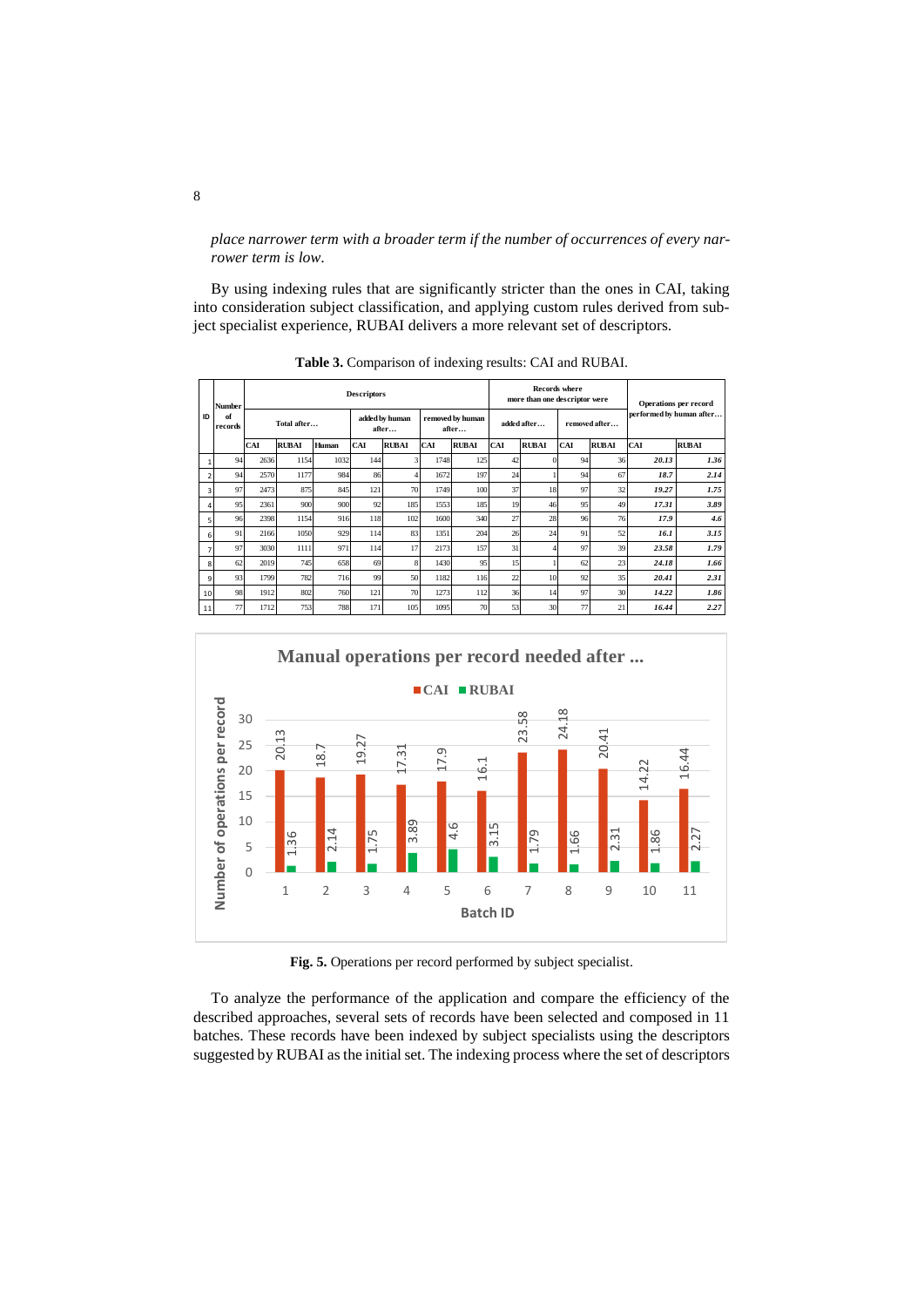suggested by CAI was used as initial one has been simulated by calculating the difference between the CAI set and final manually-validated output set of descriptors. Comparison of the work performed by the subject specialist in both cases is presented in Table 3.

Results clearly show that the rule-based component of RUBAI successfully mimics the human reasoning process, effectively removing irrelevant descriptors and keeping core descriptors from the CAI output. This enables us to close the gap between computer-assisted indexing and output of manual labor. We can see a drastic reduction in the number of operations performed by the subject specialist after application of RUBAI (Figure 5).

Since the subject specialist can now concentrate on the creative work with the core descriptors, an additional benefit is that only the most relevant operations will be collected and converted to the new indexing rules from now on.

# **7 Two-pass indexing, Tier 2**

#### **7.1 Machine learning validation component (RUBAI-ML)**

A further modification to the indexing process (Figure 6) included implementation of the machine learning based validation, which aims to predict whether a subject specialist would approve the actions performed on the descriptor set as the result of applying the indexing rules – we refer to this as the Machine Learning component (RUBAI-ML).



**Fig. 6.** Two-pass indexing process with validation.

The validation process was automated by a decision tree classifier. Decision tree learning is one of the predictive modelling approaches used in [statistics,](https://en.wikipedia.org/wiki/Statistics) [data mining](https://en.wikipedia.org/wiki/Data_mining) and [machine learning.](https://en.wikipedia.org/wiki/Machine_learning) The tree model where the target variable can take a discrete set of values is called a classification tree (Quinlan, 1986; Breiman, Friedman, Olshen and Stone, 1984). Validation is modeled as a single-label binary classification task where the target variable is the subject specialist decision represented by a set of actions (approve, reject) applied to RUBAI operations. Features for training the classifier, such as subject category, descriptors' CMV, a match in the title, and descriptors' relative weight (see Table 4), are derived from the record metadata.

|  |  | <b>Table 4.</b> Data structure. |
|--|--|---------------------------------|
|--|--|---------------------------------|

| Category | CMV       |        | <b>Title Match</b> | <b>Operation</b> | <b>Decision</b> |  |
|----------|-----------|--------|--------------------|------------------|-----------------|--|
| 60       | $-0.0211$ | 0.2474 |                    | 2: remove        | 1: approve      |  |
| 36       | 0.5676    | 0.4759 |                    | $3:$ keep        | $0:$ reject     |  |
| 37       | 2.5355    | 0.7849 |                    | 1: add           | 1: approve      |  |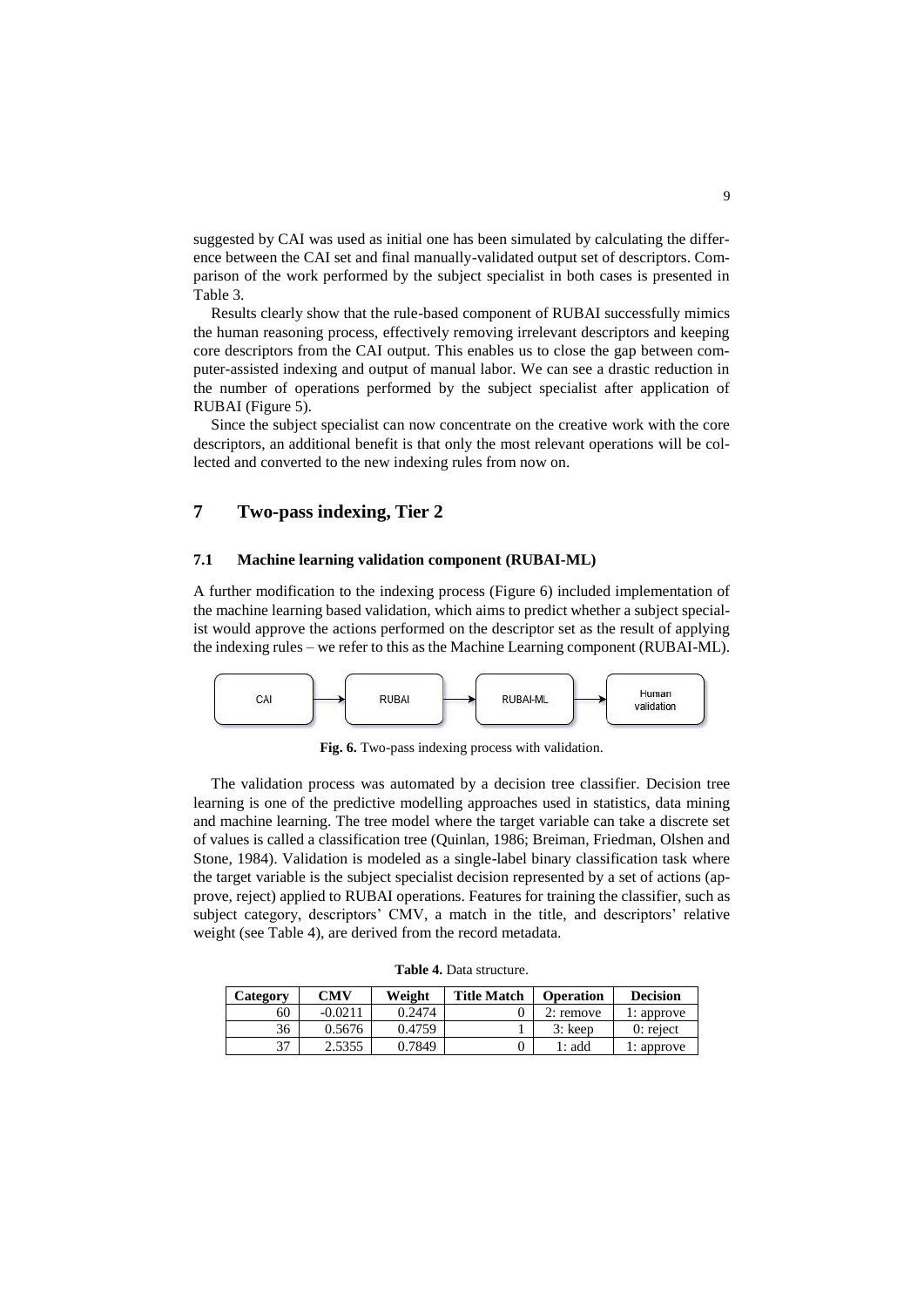The model was trained and tested on the decision dataset collected out of 5,600 bibliographic records representing six core<sup>2</sup> subjects indexed by RUBAI and validated. There are 37,000 decisions made by subject specialists in the dataset. The dataset has been split into training set (23,000 decisions) and test set (14,000 decisions). The number of positive decisions in the dataset was almost 80%, thus synthetic minority oversampling technique (Chawla et al., 2002) was used to balance the dataset by increasing the number of negative decisions. The resulting performance metrics are presented in Table 5.

**Table 5.** Evaluation results of the model.

| <b>Accuracv</b>       | Precision | Recall | ەم •<br>$\cdot$ .<br>Specificity |  |
|-----------------------|-----------|--------|----------------------------------|--|
| 027<br>$0.03^{\circ}$ |           | 703    | v.o /                            |  |

The validator simulates decisions of the subject specialist for each operation on the descriptor (add, remove, keep, not add) performed by RUBAI, e.g. to add descriptor A, or do not suggest descriptor B, and either confirms or reverts the operation.

The records from Tier 1 (see Section 6, Table 3) have been re-used and processed by RUBAI-ML. As expected from the model testing, only 2% of decisions were considered incorrect and have been reverted.

The efficiency of algorithms implemented in RUBAI-ML heavily depends on the presence of a subject category in the training dataset. The set of records which was used for the next indexing text covers a broad variety of subjects. Among those are subjects well represented in the training dataset, but only having a few indexing rules; subjects scarcely represented in the training dataset; or nonexistent subjects. The results are shown in the Table 6.

|    | <b>Number</b> | <b>Descriptors</b> |              |                       |      |                      |              |                    |                        |              |               | Operations per record    |         |
|----|---------------|--------------------|--------------|-----------------------|------|----------------------|--------------|--------------------|------------------------|--------------|---------------|--------------------------|---------|
| ID | of            | Total after        |              |                       |      | added by human after |              |                    | removed by human after |              |               | performed by human after |         |
|    | records       | CAI                | <b>RUBAL</b> | <b>RUBAI ML Human</b> |      | <b>CAI</b>           | <b>RUBAL</b> | <b>RUBALML</b> CAL |                        | <b>RUBAI</b> | RUBALML RUBAL |                          | RUBALML |
|    | 120           | 2519               | 1032         | 1040                  | 1094 | 205                  | 262          | 257                | 1626                   | 200          | 202           | 3.85                     | 3.83    |
|    | 111           | 2104               | 859          | 862                   | 936  | 175                  | 232          | 231                | 1343                   | 155          | 157           | 3.49                     | 3.49    |
|    | 109           | 2217               | 916          | 915                   | 960  | 160                  | 216          | 220                | 1417                   | 172          | 175           | 3.56                     | 3.62    |
|    | 22            | 474                | 169          | 172                   | 198  | 44                   | 53           | 52                 | 320                    | 24           | 26            | 3.5                      | 3.54    |

**Table 6.** Comparison of indexing results: RUBAI and RUBAI-ML.

While RUBAI-ML itself results in less productivity increase compared to the rulebased tier, it complements the work of latter, clearly bringing the outcome of the indexing closer to the human choices.

RUBAI-ML was very effective in identifying missing descriptors in several cases that otherwise would be fixed only by a human specialist:

• a more specific semantic relation, e.g. disease-treatment relation in the subject of nuclear medicine, can be derived from the general ones;

 $\overline{a}$ 

<sup>&</sup>lt;sup>2</sup> Core subjects, in case of INIS, are the ones pertinent to the scope of the nuclear sciences and technology.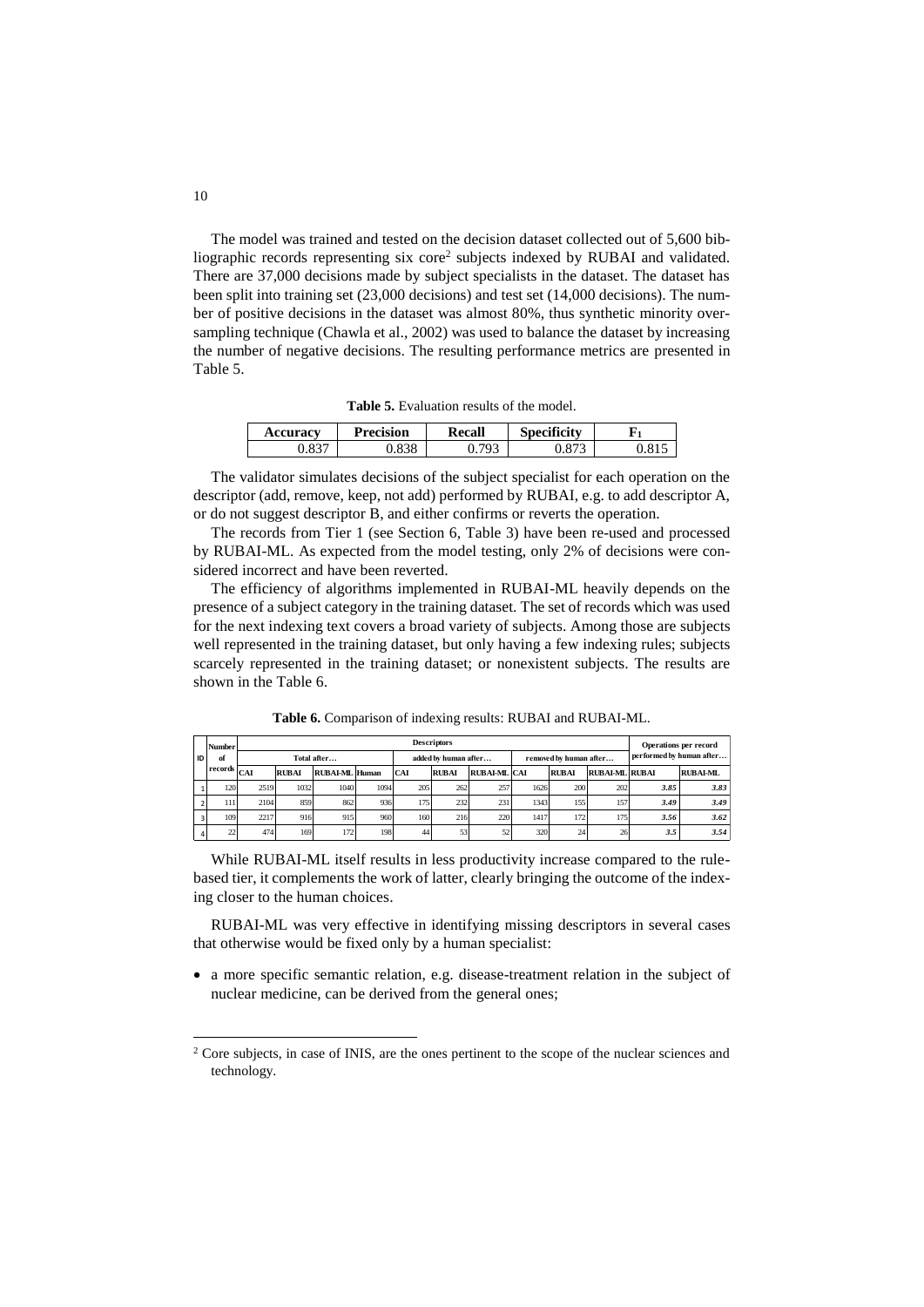- a narrower descriptor represents the content of the document but it is not mentioned explicitly in the metadata;
- document scope is much broader than the scope of the suggested narrower descriptor.

### **8 Discussion**

The core of the RUBAI tool, embodied in both rule-based and machine learning components is an attempt to model certain aspects of human cognition, namely, decisionmaking strategies applied by the human indexers. To tackle this task, the rule-based component explicitly encodes decision foundations for some classes of descriptors in the context of record and works extremely well in narrowing down the CAI output (see Table 3). The machine learning component that simulates the subject specialist's decision as an approval/rejection of the RUBAI operation applied to the output of CAI, captures latent regularities which influence the decision-making process. Working together as a system, it provides comprehensive coverage of the choices made by the specialist, thus reflecting the human decision process.

The results presented in this paper confirm the effectiveness of the abovementioned approach and clearly demonstrate not only a decrease in manual operations, but also helps to reduce the gap between results produced by highly skilled specialists and output of the computer-assisted system.

The main problems to be solved include ensuring that the machine learning component works properly with all subject categories and avoiding bias in predicting certain decision types. The challenge in avoiding bias is preventing a situation where the classifier works reliably for the decisions "keep", and "remove", works less reliably for "add", and never adds terms that are not present in the CAI and RUBAI output.

The analysis of the decision types that can and cannot be reliably learned<sup>3</sup> by the validation component, and ways to overcome these limitations, is the most promising direction for improving the existing solution.

# **9 Conclusions and future work**

 $\overline{a}$ 

In this paper, we have described the workflow for the automated KOS-based subject indexing. The process is modeled and implemented as an assistance task: for each bibliographic record, the system subsequently narrows down a set of descriptors that characterize the record's content. Improving the initial subject analysis made by the CAI application, we have achieved a substantial reduction in operations performed by the subject specialist. Built incrementally, this two-pass indexing workflow demonstrates the method of gradual optimization of the indexing quality. In the next phase, we will

<sup>&</sup>lt;sup>3</sup> A case when a subject specialist adds a descriptor not present in either a CAI-set or a RUBAIset. This category of descriptors must receive the highest attention (there is no explicit path to infer them from a given input record by existing tools) and will require special treatment.